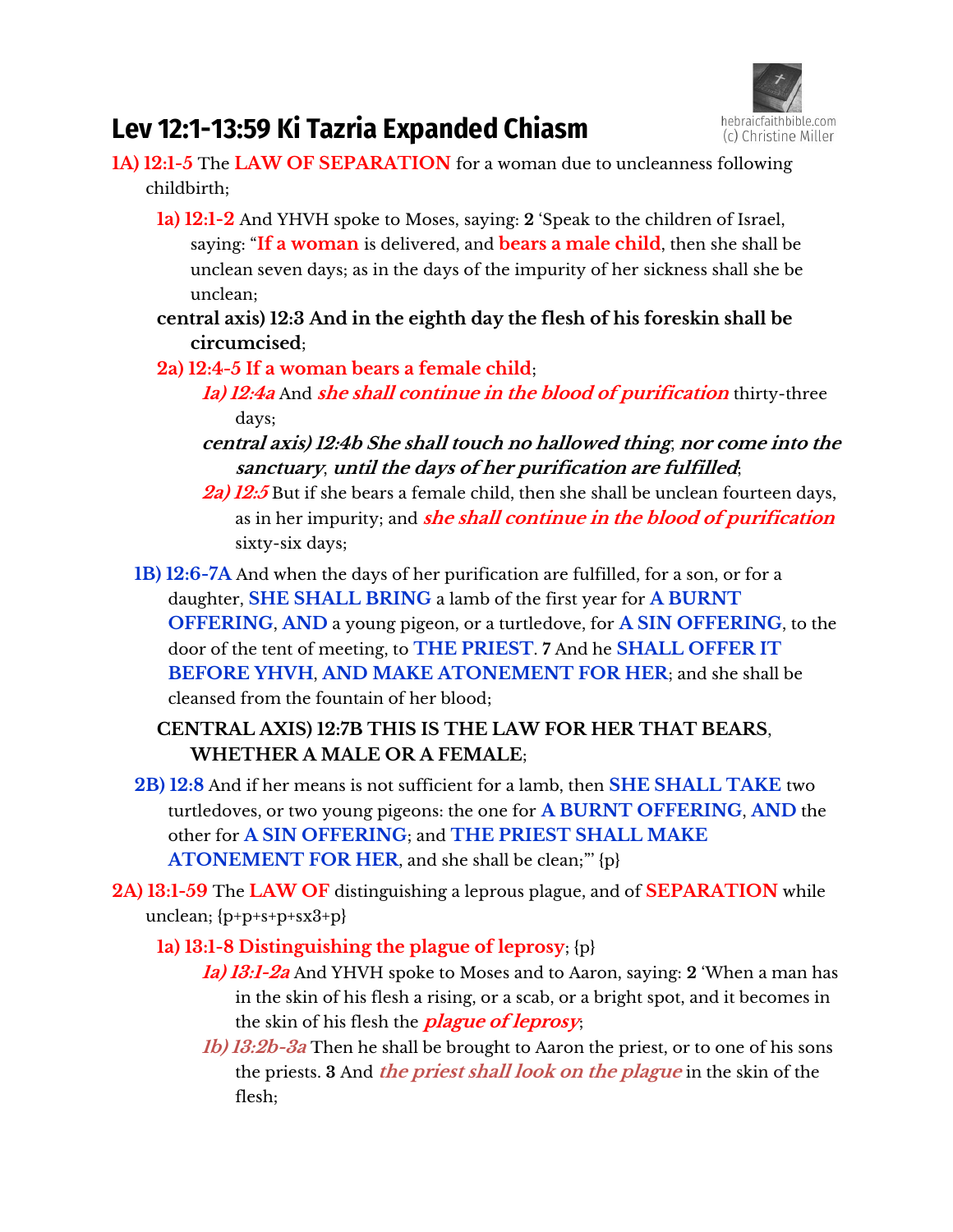- **1c) 13:3b** And **if the hair in the plague is turned white**;
- **1d) 13:3c** And the **appearance of the plague is deeper than the skin** of his flesh;
- **central axis) 13:3d It is the plague of leprosy**; **and the priest shall look on him**, **and pronounce him unclean**;
- **2d) 13:4a** And if the bright spot is white in the skin of his flesh, and its **appearance is not deeper than the skin**;
- **2c) 13:4b** And **its hair is not turned white**;
- **2b) 13:4c-8a** After quarantining him, **the priest shall look on** him that has **the plague**;
	- **1A) 13:4C-6A** Then the priest shall shut him up that has the plague seven days. **5** And the priest shall look on him the seventh day; and, behold, if the plague remains in its appearance, and the plague is not spread in the skin, then the priest shall shut him up seven days more. **6** And the priest shall look on him again the seventh day; and, behold, if the plague is dim, and **THE PLAGUE IS NOT SPREAD IN THE SKIN**;
	- **1B) 13:6B** Then the priest shall pronounce him **CLEAN**;

#### **CENTRAL AXIS) 13:6C IT IS A SCAB**;

- **2B) 13:6D** And he shall wash his clothes, and **BE CLEAN**;
- **2A) 13:7-8A** But if the scab spreads abroad in the skin, after he has shown himself to the priest for his cleansing, he shall show himself to the priest again. **8** And the priest shall look, and, behold, **IF THE SCAB IS SPREAD IN THE SKIN**;

**2a) 13:8b** Then the priest shall pronounce him unclean: **it is leprosy**; {p}

**1b) 13:9-11** When the plague of leprosy is in a man, then he shall be brought to the priest. **10** And **the priest shall look**, and, behold, if there is **a white rising in the skin**, and it has turned the hair white, and there is living raw flesh in the rising, **11** it is an old leprosy in the skin of his flesh, and **the priest shall pronounce him unclean**; he shall not shut him up; for he is unclean; [*i.e.,* **raw means unclean**];

**1c) 13:12-17 White means clean**; {p}

**1a) 13:12-13** And if the leprosy breaks out abroad in the skin, and the leprosy covers all the skin of him that has the plague from his head even to his feet, as far as it appears to the priest; **13** then the priest shall look; and, behold, if the leprosy has covered all his flesh, he shall pronounce him clean that has the plague; **it is all turned white**: **he is clean**;

**1b) 13:14** But whenever **raw flesh** appears in him, he **shall be unclean**; **central axis) 13:15a And the priest shall look on the raw flesh**, **and pronounce him unclean**;

**2b) 13:15b** The **raw flesh is unclean**: it is leprosy;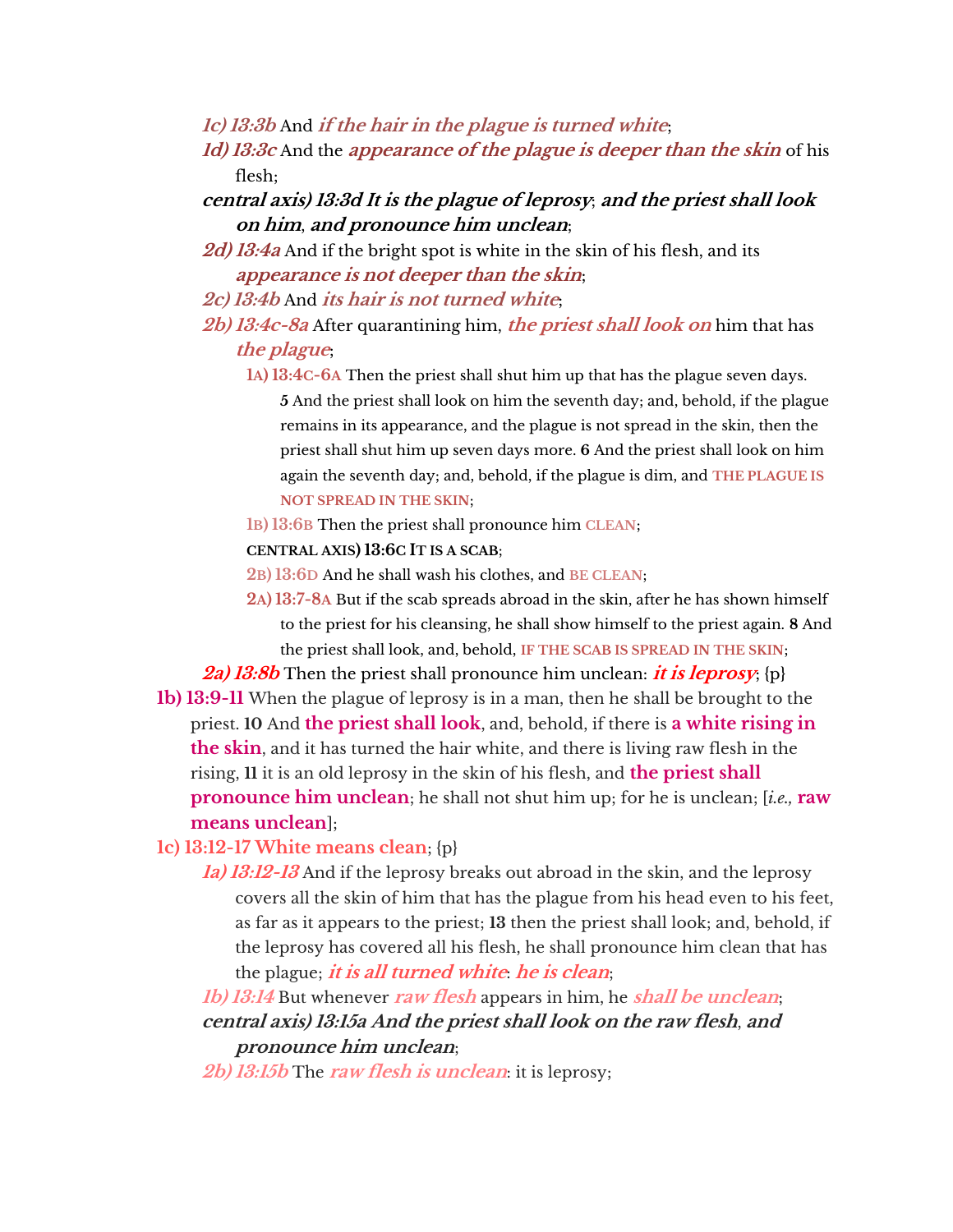- **2a) 13:16-17** But if the raw flesh again is turned to white, then he shall come to the priest; **17** and the priest shall look on him; and, behold, **if the plague is turned to white**, then the priest shall pronounce him clean that has the plague: **he is clean**; {p}
- **central axis) 13:18-37 Distinguishing leprosy in scars or scales**; {s+p+s} **1) 13:18-23 Distinguishing leprosy** in the scar of a boil; {s}
	- **1A) 13:18** And when the flesh has in its skin **A BOIL**, and **IT IS HEALED**;
	- **1B) 13:19-20** And in the place of the boil there is a white rising, or a bright spot, reddish-white, then it shall be shown to the priest. **20** And the priest shall look; and, behold, if its appearance is lower than the skin, and its hair is turned white, then **THE PRIEST SHALL PRONOUNCE HIM UNCLEAN**: **IT IS THE PLAGUE OF LEPROSY**, it has broken out in the boil;
	- **CENTRAL AXIS) 13:21 BUT IF THE PRIEST LOOK ON IT**, **AND**, **BEHOLD**, **THERE ARE NO WHITE HAIRS IN IT**, **AND IT IS NOT LOWER THAN THE SKIN**, **BUT IS DIM**, **THEN THE PRIEST SHALL SHUT HIM UP SEVEN DAYS**;
	- **2B) 13:22** And if it spreads abroad in the skin, then **THE PRIEST SHALL PRONOUNCE HIM UNCLEAN**: **IT IS A PLAGUE**;
	- **2A) 13:23** But if the bright spot remains in its place, and is not spread, **IT IS THE SCAR OF THE BOIL**; and the priest shall pronounce him clean; {s}

**2) 13:24-28 Distinguishing leprosy** in the scar of a burn; {p}

- **1A) 13:24A** Or when the flesh has in its skin **A BURNING BY FIRE**;
- **1B) 13:24B-25** And the living flesh of the burning becomes a bright spot, reddishwhite, or white; **25** then the priest shall look on it; and, behold, if the hair in the bright spot is turned white, and its appearance is deeper than the skin, it is leprosy, it has broken out in the burning; and **THE PRIEST SHALL PRONOUNCE HIM UNCLEAN**: **IT IS THE PLAGUE OF LEPROSY**;
- **CENTRAL AXIS) 13:26 BUT IF THE PRIEST LOOKS ON IT**, **AND**, **BEHOLD**, **THERE IS NO WHITE HAIR IN THE BRIGHT SPOT**, **AND IT IS NO LOWER THAN THE SKIN**, **BUT IS DIM**; **THEN THE PRIEST SHALL SHUT HIM UP SEVEN DAYS**;
- **2B) 13:27** And the priest shall look on him the seventh day; if it spreads abroad in the skin, then **THE PRIEST SHALL PRONOUNCE HIM UNCLEAN**: **IT IS THE PLAGUE OF LEPROSY**;
- **2A) 13:28** And if the bright spot remains in its place, and is not spread in the skin, but is dim, it is the rising of the burning, and the priest shall pronounce him clean; for **IT IS THE SCAR OF THE BURNING**; {p}
- **3) 13:29-37 Distinguishing leprosy** in a scale; {s}
	- **1A.1) 13:29-30A** And when a man or woman has a plague on the head or on the beard, **30** then **THE PRIEST SHALL LOOK** on the plague; and, behold, if its appearance is deeper than the skin, and **THERE IS IN IT YELLOW THIN HAIR**;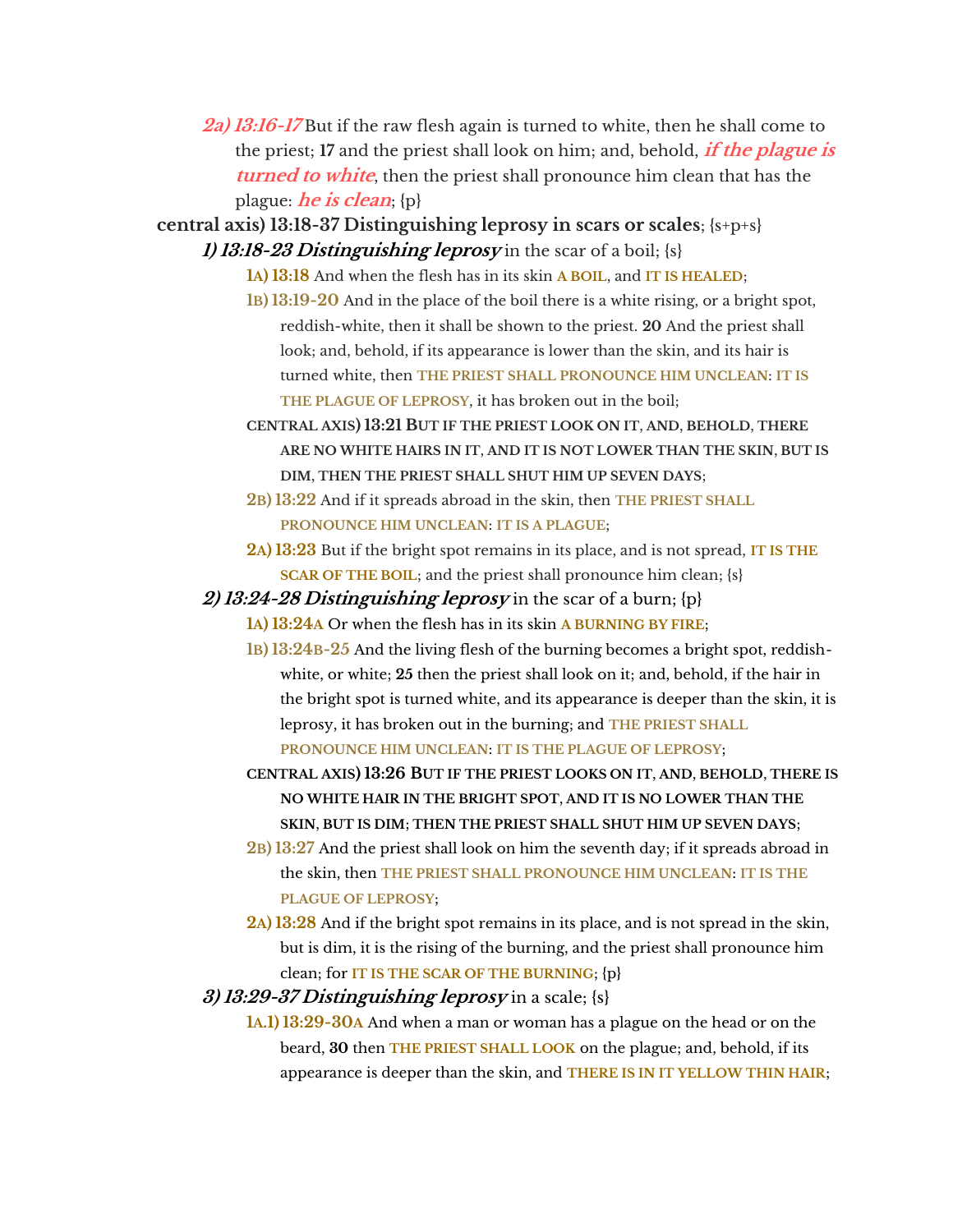- **1A.2) 13:30B** Then **THE PRIEST SHALL PRONOUNCE HIM UNCLEAN**: it is a scale, it is leprosy of the head or of the beard;
- **1B) 13:31A** And if the priest looks on the plague of the scale, and, behold, **ITS APPEARANCE IS NOT DEEPER THAN THE SKIN**, and there is no black hair in it;
- **1C) 13:31B** Then **THE PRIEST SHALL SHUT HIM UP** that has the plague of the scale **SEVEN DAYS**;
- **CENTRAL AXIS) 13:32-33A AND IN THE SEVENTH DAY THE PRIEST SHALL LOOK ON THE PLAGUE**; **AND**, **BEHOLD**, **IF THE SCALE IS NOT SPREAD**, **AND THERE IS IN IT NO YELLOW HAIR**, **AND THE APPEARANCE OF THE SCALE IS NOT DEEPER THAN THE SKIN**, **33 THEN HE SHALL BE SHAVED**, **BUT THE SCALE HE SHALL NOT SHAVE**;
- **2C) 13:33B** And **THE PRIEST SHALL SHUT HIM UP** that has the scale **SEVEN DAYS MORE**;
- **2B) 13:34** And in the seventh day the priest shall look on the scale; and, behold, if the scale is not spread in the skin, and **ITS APPEARANCE IS NOT DEEPER THAN THE SKIN**, then the priest shall pronounce him clean; and he shall wash his clothes, and be clean;
- **2A.1) 13:35-36** But if the scale spreads abroad in the skin after his cleansing, **36** then the priest shall look on him; and, behold, if the scale is spread in the skin, **THE PRIEST SHALL NOT SEEK FOR THE YELLOW HAIR**: he is unclean;
- **2A.2) 13:37** But if the scale remains in its appearance, and black hair is grown up there; the scale is healed, he is clean; and **THE PRIEST SHALL PRONOUNCE HIM CLEAN**; {s}
- **2c) 13:38-39** And if a man or a woman have in the skin of their flesh bright spots, even white bright spots; **39** then the priest shall look; and, behold, if the bright spots in the skin of their flesh are of a dull white, it is a white spot that has broken out in the skin: he is clean; [*i.e.,* **white means clean**]; {s}

# **2b) 13:40-46 Raw or red means unclean**; {s}

#### **1a) 13:40-46a** The leprous man shall **dwell alone**;

- **1A) 13:40-41** Anq if a man's hair is fallen off his head, he is bald; yet he is clean. **41** And if his hair is fallen off from the front part of his head, he is foreheadbald; yet **HE IS CLEAN**;
- **1B) 13:42-43** But if there is in the bald head, or the bald forehead, a reddish-white plague, it is leprosy breaking out in his bald head, or his bald forehead. **43** Then the priest shall look on him; and, behold, if the rising of **THE PLAGUE IS REDDISH-WHITE IN HIS BALD HEAD**, or in his bald forehead, as the appearance of leprosy in the skin of the flesh;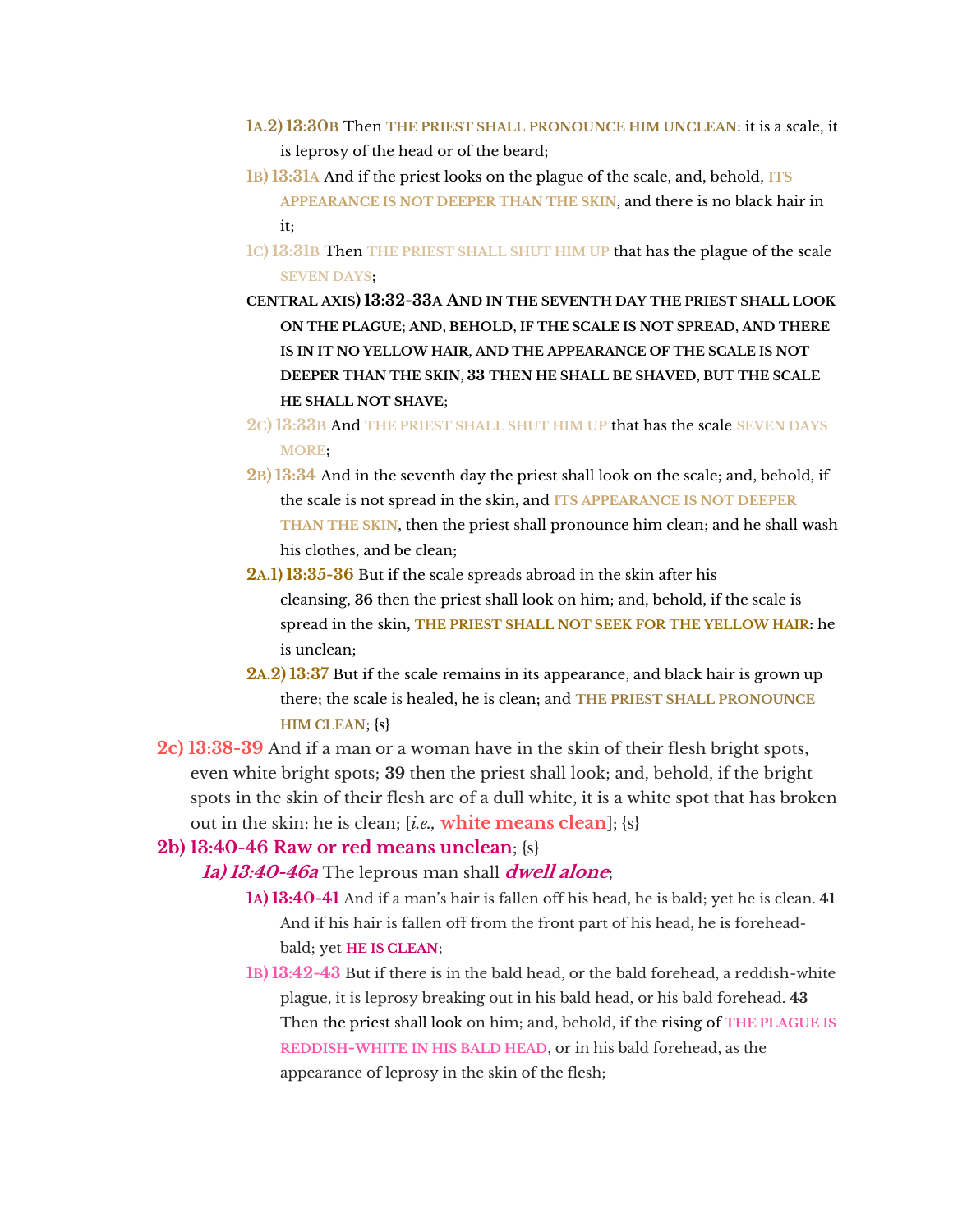#### **CENTRAL AXIS) 13:44A HE IS A LEPROUS MAN**, **HE IS UNCLEAN**; **THE PRIEST SHALL SURELY PRONOUNCE HIM UNCLEAN**;

#### **2B) 13:44B HIS PLAGUE IS IN HIS HEAD**;

**2A) 13:45-46** And the leper in whom the plague is, his clothes shall be rent, and the hair of his head shall go loose, and he shall cover his upper lip, and shall cry: 'Unclean, unclean.' **46** All the days wherein the plague is in him he shall be unclean; **HE IS UNCLEAN**; he shall dwell alone;

**central axis) 13:46b Outside the camp**;

## **2a) 13:46c** Shall **his dwelling** be; {s}

## **2a) 13:47-59 Distinguishing leprosy** in a garment; {p}

- **1a) 13:47-48** And when **the plague of leprosy is in a garment**, whether it is a woolen garment, or a linen garment; **48** or in the warp, or in the woof, whether they are of linen, or of wool; or in a skin, or in any thing made of skin;
- **1b) 13:49-51** If the plague is greenish or reddish in the garment, or in the skin, or in the warp, or in the woof, or in any thing of skin, it is the plague of leprosy, and shall be shown to the priest. **50** And the priest shall look on the plague, and shut up that which has the plague seven days. **51** And he shall look on the plague on the seventh day: if the plague is spread in the garment, or in the warp, or in the woof, or in the skin, whatever service skin is used for, the plague is a malignant leprosy: **it is unclean**;
- **1c) 13:52** And he shall burn the garment, or the warp, or the woof, whether it is of wool or of linen, or any thing of skin, wherein the plague is; for it is a malignant leprosy; **it shall be burnt in the fire**;

**1d) 13:53a** And if **the priest shall look**;

**central axis) 13:53b-54 And**, **behold**, **the plague is not spread in the garment**, **or in the warp**, **or in the woof**, **or in any thing of skin**; **54 then the priest shall command that they wash the thing wherein the plague is**, **and he shall shut it up seven days more**;

**2d) 13:55a** And **the priest shall look**, after the plague is washed; **2c) 13:55b-57** When the garment **shall be burnt in the fire**;

- **1A) 13:55B** And, behold, if the plague has not changed its color, and the plague is not spread, it is unclean; **YOU SHALL BURN IT IN THE FIRE**;
- **1B) 13:55C** For **IT WILL CONTINUE EATING AWAY**, whether from within or without;
- **CENTRAL AXIS) 13:56A AND IF THE PRIEST LOOK**, **AND**, **BEHOLD**, **THE PLAGUE IS DIM AFTER ITS WASHING**;
- **2B) 13:56B** Then **HE SHALL REND IT OUT** of the garment, or out of the skin, or out of the warp, or out of the woof;